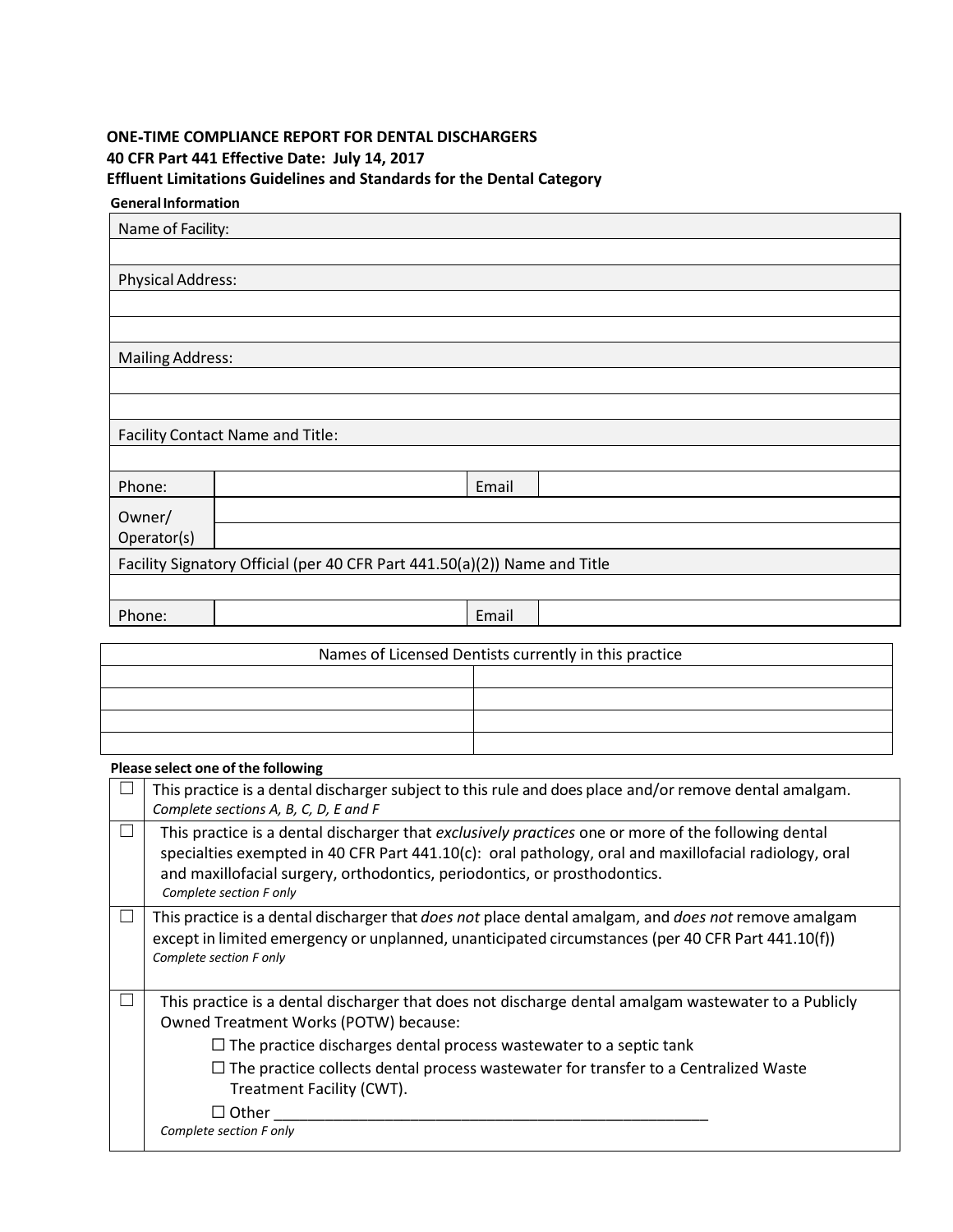# **Section A**

| <b>Description of facility</b>   |                                                                      |  |
|----------------------------------|----------------------------------------------------------------------|--|
| Total number of chairs:          |                                                                      |  |
|                                  | Total number of chairs at which amalgam placement or removal occurs: |  |
| Narrative description (optional) |                                                                      |  |
|                                  |                                                                      |  |
|                                  |                                                                      |  |
|                                  |                                                                      |  |
|                                  |                                                                      |  |
|                                  |                                                                      |  |
|                                  |                                                                      |  |
|                                  |                                                                      |  |

### **Section B**

### **Description of amalgam separatoror equivalent device**

| $\Box$ | amalgam is placed or removed.                                                                                                                                                                                                                                                                                                                                                                                                          |       | My facility has installed one or more ISO 11143 compliant amalgam separators (or equivalent devices) since June<br>14, 2017 that captures all amalgam containing waste from the above identified chairs (in Section A) where |               |                         |
|--------|----------------------------------------------------------------------------------------------------------------------------------------------------------------------------------------------------------------------------------------------------------------------------------------------------------------------------------------------------------------------------------------------------------------------------------------|-------|------------------------------------------------------------------------------------------------------------------------------------------------------------------------------------------------------------------------------|---------------|-------------------------|
|        | My facility has one or more existing amalgam separators installed <i>prior to June 14, 2017</i> that capture amalgam<br>containing waste from the above identified chairs (in Section A) where amalgam is placed or removed. I understand<br>that the separator(s) must be replaced with one or more ISO 11143 compliant amalgam separators (or equivalent<br>devices), after its lifetime has ended, and no later than June 14, 2027. |       |                                                                                                                                                                                                                              |               |                         |
|        | Make                                                                                                                                                                                                                                                                                                                                                                                                                                   | Model |                                                                                                                                                                                                                              | Serial Number | Year of<br>installation |
|        |                                                                                                                                                                                                                                                                                                                                                                                                                                        |       |                                                                                                                                                                                                                              |               |                         |
|        |                                                                                                                                                                                                                                                                                                                                                                                                                                        |       |                                                                                                                                                                                                                              |               |                         |
|        |                                                                                                                                                                                                                                                                                                                                                                                                                                        |       |                                                                                                                                                                                                                              |               |                         |
|        |                                                                                                                                                                                                                                                                                                                                                                                                                                        |       |                                                                                                                                                                                                                              |               |                         |
|        | My facility operates an equivalent device.                                                                                                                                                                                                                                                                                                                                                                                             |       |                                                                                                                                                                                                                              |               |                         |
|        | Make                                                                                                                                                                                                                                                                                                                                                                                                                                   | Model | Average removal efficiency<br>of equivalent device, as<br>determined per 40 CFR<br>$441.30(a)(2)$ (i-iii).                                                                                                                   | Serial Number | Year of<br>installation |
|        |                                                                                                                                                                                                                                                                                                                                                                                                                                        |       |                                                                                                                                                                                                                              |               |                         |
|        |                                                                                                                                                                                                                                                                                                                                                                                                                                        |       |                                                                                                                                                                                                                              |               |                         |
|        |                                                                                                                                                                                                                                                                                                                                                                                                                                        |       |                                                                                                                                                                                                                              |               |                         |
|        |                                                                                                                                                                                                                                                                                                                                                                                                                                        |       |                                                                                                                                                                                                                              |               |                         |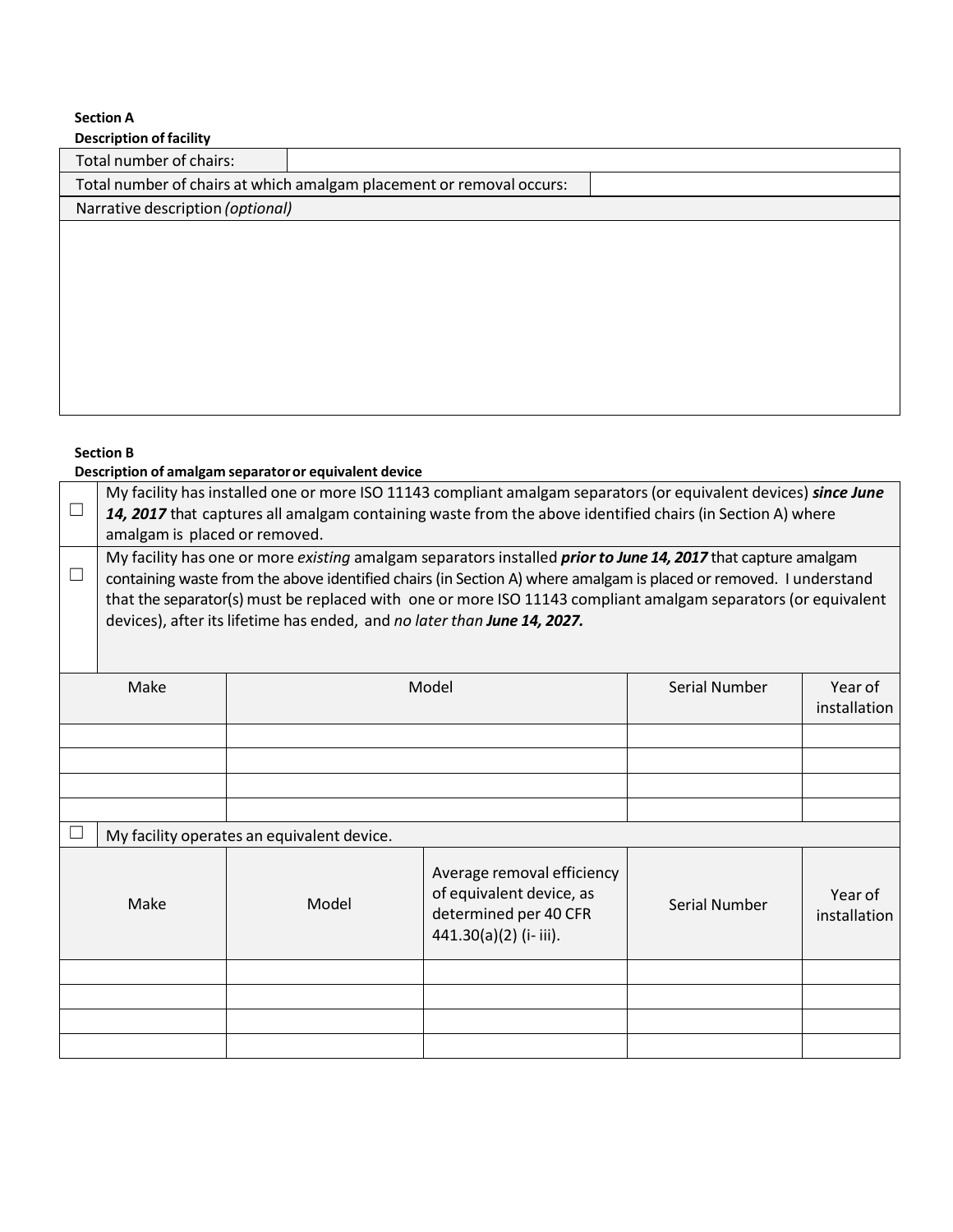**Section C**

| Design, Operation and Maintenance of Amalgam Separator/Equivalent Device                                  |
|-----------------------------------------------------------------------------------------------------------|
| Please select and complete one of the following:                                                          |
| The amalgam separator (or equivalent device) is designed and is operated and maintained to                |
| meet the requirements in §441.30 or a third-party service provider is under contract with this            |
| facility to ensure proper operation and maintenance in accordance with § 441.30 or § 441.40.              |
|                                                                                                           |
|                                                                                                           |
| Provide name & address of service provider:                                                               |
|                                                                                                           |
|                                                                                                           |
|                                                                                                           |
|                                                                                                           |
|                                                                                                           |
|                                                                                                           |
|                                                                                                           |
| The amalgam separator (or equivalent device) is operated and maintained by the dental facility staff      |
| to meet the requirements in 40 CFR Part 441.30 or Part 441.40.                                            |
| Provide a description of the practices employed by the dental facility to ensure the proper operation and |
| maintenance in accordance with 40 CFR Part 441.30 or 441.40:                                              |
|                                                                                                           |
|                                                                                                           |
|                                                                                                           |
|                                                                                                           |
|                                                                                                           |
|                                                                                                           |
|                                                                                                           |
|                                                                                                           |
|                                                                                                           |
|                                                                                                           |
|                                                                                                           |

### **Section D**

### **Best Management Practices (BMP) Certifications**

The above named dental discharger is implementing the following BMPs asspecified in 40 CFR Part 441.30(b) or 40 CFR Part 441.40(b) and will continue to do so.

- Waste amalgam including, but not limited to, dental amalgam from chair‐side traps, screens, vacuum pump filters, dental tools, cuspidors, or collection devices, is not discharged to a publicly owned treatment works(e.g., municipal sewage system).
- Dental unit water lines, chair-side traps, and vacuum lines that discharge amalgam process wastewater to a POTW must not be cleaned with oxidizing or acidic cleanersthat may increase the leaching of solid mercury. Prohibited cleaners include but are not limited to: bleach, chlorine, iodine and peroxide that have a pH lower than 6.0 or greater than 8.0.